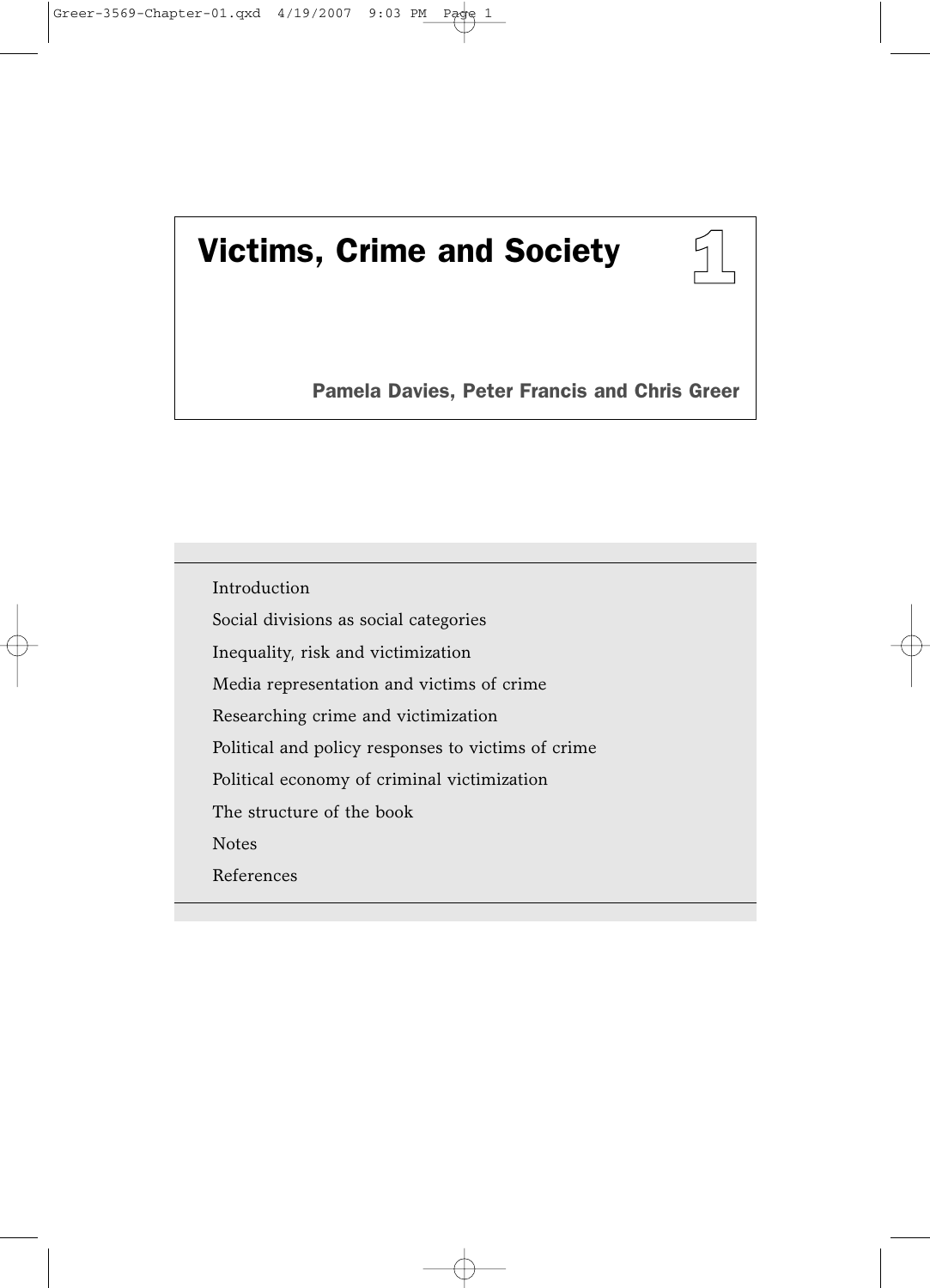# **Introduction**

The phrase 'the rich get richer and the poor get prison' is an old cliché but one that goes to the very heart of this book. Our central organizing theme is the nature of victimization in relation to the intersecting and overlapping social divisions of class, race, age and gender. Within this rubric, the book explores the unequal distribution of victimization, the patterning and nature of risk, the experiences of crime victims as groups and individuals, and the social, political and criminal justice response to both crime victims and victimization. It foregrounds how the major social divisions in England and Wales – class, race, age and gender – provide a useful starting point for understanding the complex and dynamic nature of victimization in society. The book also explores the frequent tensions between social divisions, victimization, social harm and state policy and practice. Specifically, chapters within this book do the following:

- $introduce the importance of social division class, race, age, gender in under$ standing crime victims and victimization;
- examine the importance of media representation in understanding social divisions, inequality and victimization;
- map the unequal distribution of victimization in relation to social divisions and inequalities, and examine how victimization impacts upon and is experienced differently by a range of groups and individuals;
- evaluate the various political and policy responses to crime victims and victimization and assess the role of the voluntary and community sectors in supporting victims of crime;
- explore the political, cultural and social context of victimization and review key theoretical, methodological and empirical approaches which are important in understanding victimization in contemporary society.

Our aim in the rest of this Introduction is to map out the core themes of the book, identify various 'golden threads' that run throughout its pages and, in so doing, introduce, contextualize and interconnect the various chapters that follow. First, we introduce the concept of social divisions as social categories and identify their constructed nature. Second, we examine the connectedness between social divisions, inequality and victimization. Third, we introduce the importance of media analysis to an understanding of victims, crime and society. Fourth, we outline the various social research methods that have been used to help understand the nature, extent and impact of victimization. Fifth, we discuss political and policy responses to victimization. Sixth, we situate victimization within a broader theoretical framework. And, finally, this chapter introduces the various pedagogic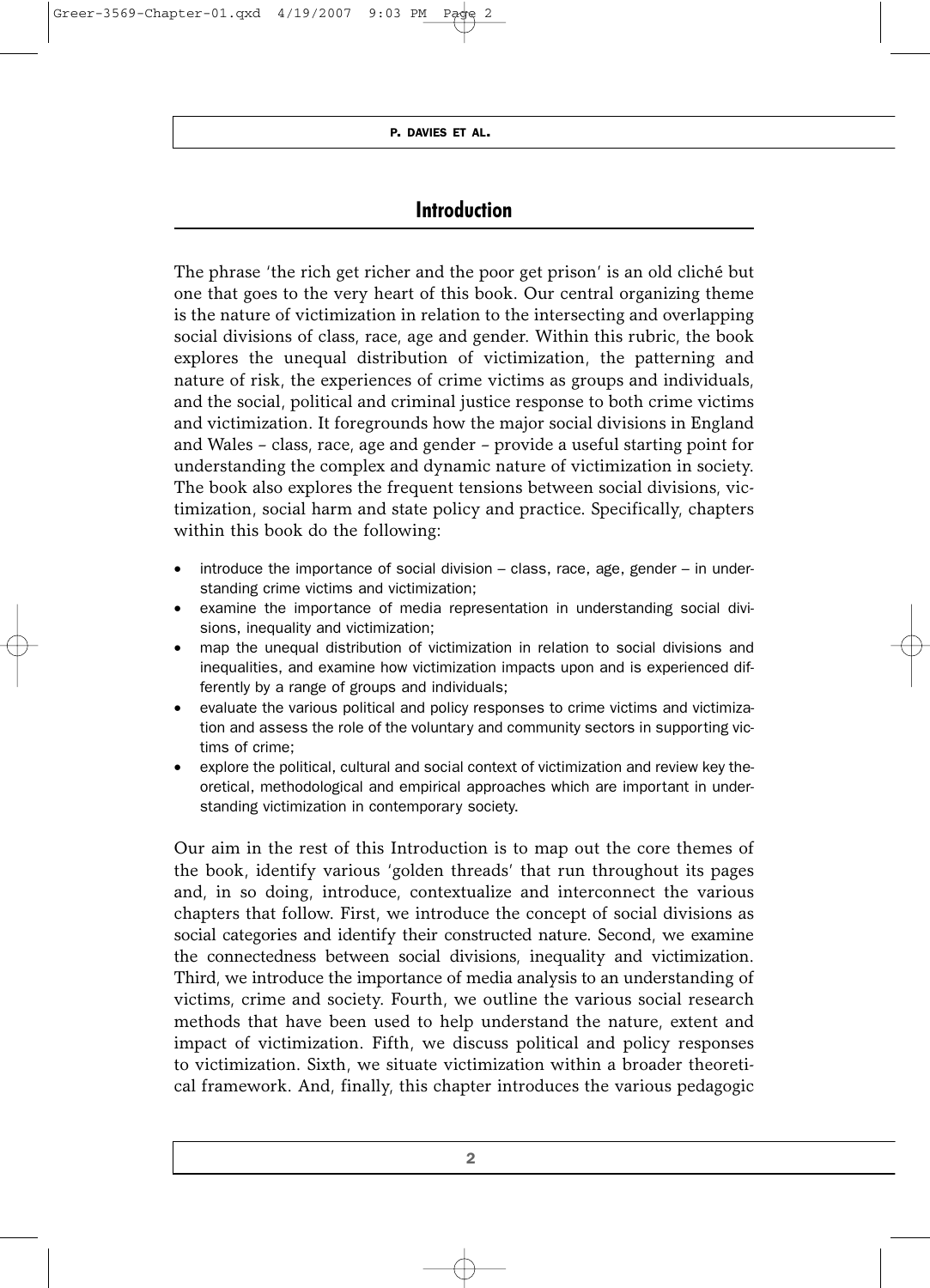VICTIMS, CRIME AND SOCIETY

features we have used within the book, and presents an outline of each chapter's structure.

#### **Social divisions as social categories**

Everyday social existence involves the definition and continual reassessment of 'who we are'. An important part of defining 'who we are' is determining who we are *not*. Our sense of 'self', therefore, our construction of 'who we are', is defined to a significant extent in contradistinction to conceptions of the 'other'. Notions of 'self' and 'other' can be isolated and highly individualized or shared and deeply embedded in culture. Sometimes they are institutionalized and become custom or law. Sometimes they remain marginal, and are considered quirky or eccentric. Sometimes their expression provokes censure and approbation. What is crucial is that constructions of 'self' and 'other' are intimately connected to the power relations that permeate the social and cultural world. We all live in a set of patterned and structured relations of unequal status and power – political, cultural or economic, for example. These relations can both free up and constrain our everyday lives. Having more money opens up certain opportunities which remain closed to those who have less. Having power and influence may open doors that would otherwise remain shut. These relations of power which help to shape our everyday experiences are bounded by social divisions.

Social divisions are social categories. Such categories can include race, gender, age, class, sexuality, disability, mental health and physical disability. Social categories are not static, but rather dynamic and change over time, space and place. As Best (2005: 324) states, 'Social categories are not simply given, they have to be established and maintained and the process through which they appear is known as *social division*.' They are situated historically, culturally, economically, and politically. Cultural and economic transformations in the past two decades, such as deindustrialization and globlization, have impacted upon the nature of social division. Best (2005: 2), for example, discusses how in recent years the concept of globlization has 'racialised our notions of citizenship, and led us to question the validity of the nation state as a political entity'. In one sense, social divisions are arbitrary. Yet they are also enduring. For Best, the most enduring social divisions are those we believe are rooted in nature. In this sense, the most enduring social divisions portray continuity. Being young and working class, for example, continues to represent disadvantage, marginalization and exclusion.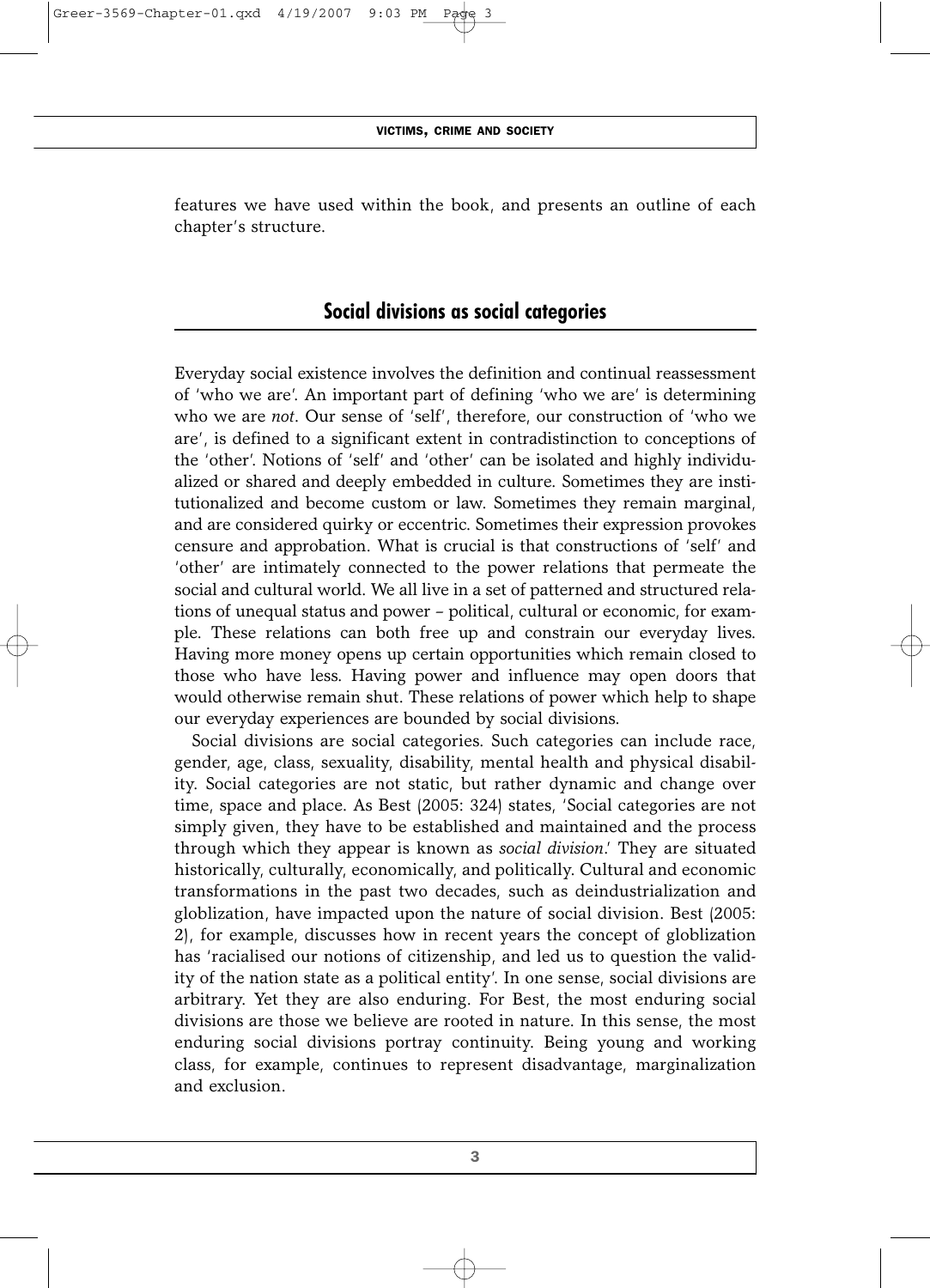We are conscious of the problems relating to structuring the book according to what may appear, superficially at least, to be distinct and separate structural variables. From the outset we want to acknowledge that we recognize that the intersectionalties of class–race–age–gender or multiple inequalities (Daly, 1993) variously combine 'as intersecting, interlocking and contingent' (Daly, 1997: 33). Indeed, we could have stretched the content of the book to include chapters on sexuality, mental health and disability, and we discussed this. And we would have done so were it not for the fact that, in relation to victims of crime and victimization, these three areas remain under-researched.

The four social categories upon which this book primarily focuses – class, race, age, and gender – happen also to be the major social inequalities in our society. To be poor, to be black, to be young and to be female, simultaneously represents different distinct social categories with combined significance and relationship to relative disadvantage, exclusion, marginalization and powerlessness. We do not all start life equally. We come into it as unequal individuals. Advantage and disadvantage, therefore, are with us from the start, and the nature and impact of inequalities persist and change over time, place and space. Moreover, inequality is situated across and within generations. Our experiences in childhood may well affect our experiences later in life; and these will often affect our children's experiences as well. Who we fall in love with is often constrained by inequalities. And, importantly for this book, our experiences, fears and perceptions of crime and victimization are experienced through social divisions of inequality.

In the chapters that follow, Hazel Croall explores class (Chapters 3 and 4), Sandra Walklate and Pamela Davies explore gender (Chapters 6 and 7), Peter Francis explores race and age (Chapters 5 and 8), Azrini Wahidin and Jason Powell explore age (Chapter 9), and Chris Greer and Pamela Davies explore the connections between social divisions in the context of media representation (Chapter 2) and criminal injustice (Chapter 10) respectively.

For more on social divisions as social categories, read:

Best, S. (2005) Understanding Social Divisions, London: Sage. Carrabine, E., Iganski, P., Lee, M., Plummer, K., and South, N. (2004) Criminology: A Sociological Introduction. London: Routledge. Croall, H. (1998) Crime and Society in Britain. London: Longman.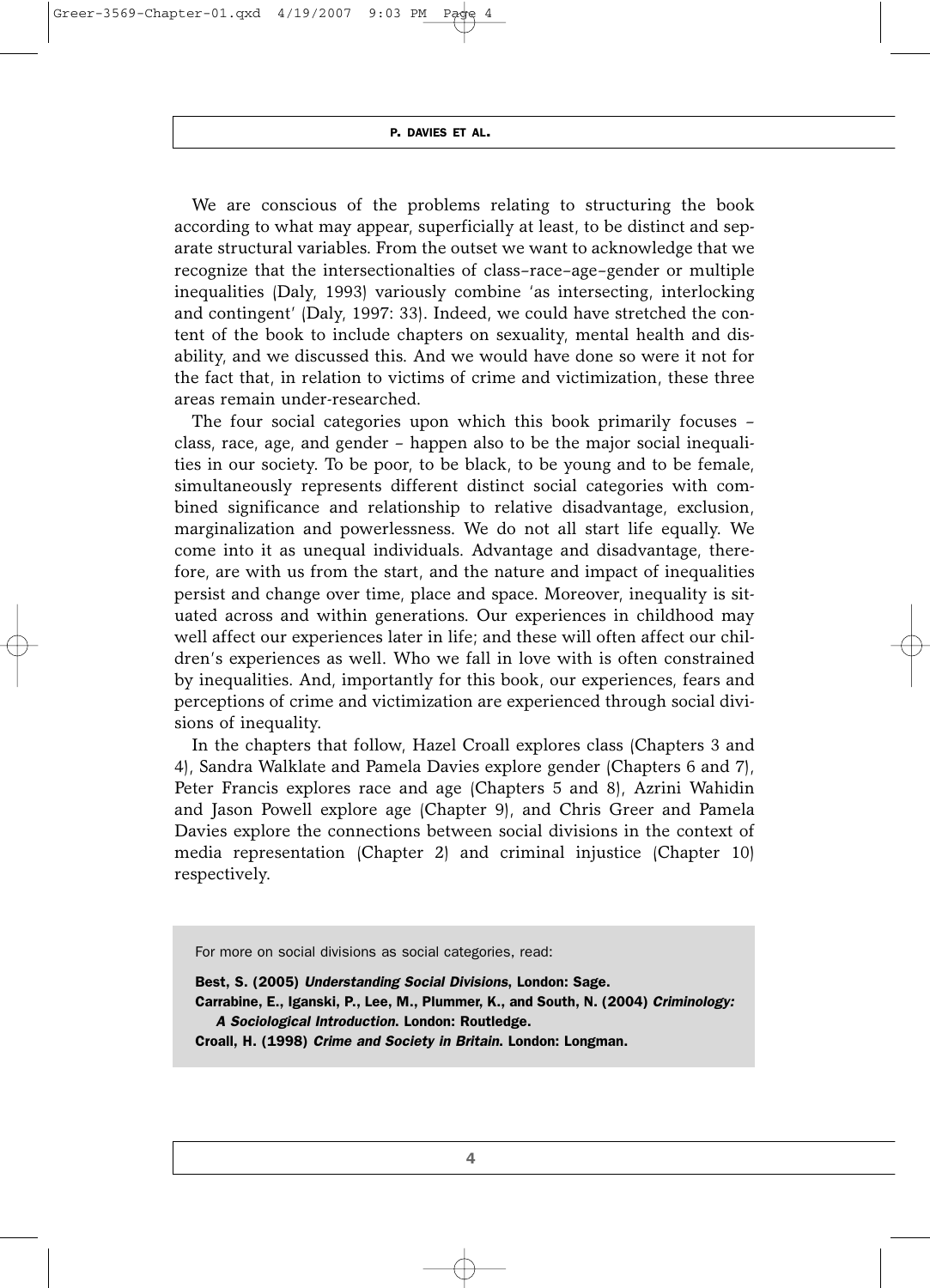VICTIMS, CRIME AND SOCIETY

#### Greer-3569-Chapter-01.qxd 4/19/2007

### **Inequality, risk and victimization**

Whereas social division is the central organizing theme of the book as a whole, individual chapters are connected by four 'golden threads'. These are: social inequality, risk and victimization; media representation and victims of crime; researching crime and victimization; and political and policy responses to victims of crime.

Since the mid-1990s, England and Wales have experienced a downturn in reported and recorded rates of crime and victimization. For example, the British Crime Survey (BCS) for 2005/06 reports that crime and victimization is stabilizing after long periods of reduction. In 2005/06, there were 10.9 million crimes committed against adults living in households in England and Wales (Walker et al., 2006). There were 5.6 million crimes recorded by the police for 2005/06. Since peaking in 1995, the BCS estimates that crime has reduced by 44 per cent, representing 8.4 million fewer crimes, with burglary (59 per cent) and vehicle crime (60 per cent) falling by more than half, and violent crime by 43 per cent. Indeed, the BCS suggests that 'The risk of becoming a victim of crime has fallen from 40% at its peak in 1995 to 23% according to BCS interviews in 2005/06, representing just over 6 million fewer victims. This is the lowest level recorded since the BCS began in 1981' (Walker et al., 2006: 13). Police data indicate that recorded rates for burglary and theft of and from vehicles have continued to fall over the same period. Furthermore, although police figures reveal an increase in recorded crime over the same period up until 2004 (largely as a result of the NCRS),<sup>1</sup> the figures for 2005/06 indicate a reduction from the previous year. In general terms, and without disaggregating the crime and victimization figures, England and Wales are probably a safer place in 2005/06 than they were in the mid-1990s.

However, it must be noted that such figures can also be misleading:

They do take account of rates of reporting and recording by victims of crime both to BCS interviewers and police officers. Any increase or decrease may reflect the sensitivity in which incidents are subsequently recorded and classified by the police and/or may be the result of a victim's predisposition to report their victimization. Walker et al. (2006), for example, confirm findings from previous surveys that suggest there are fairly high rates of under-reporting and under-recording of crime and victimization, and that rates of both are contingent on a range of interrelated factors such as offence type, victim characteristics (young, old, black, white, male, female, straight, gay), previous experiences and, among other factors, perception of the police response.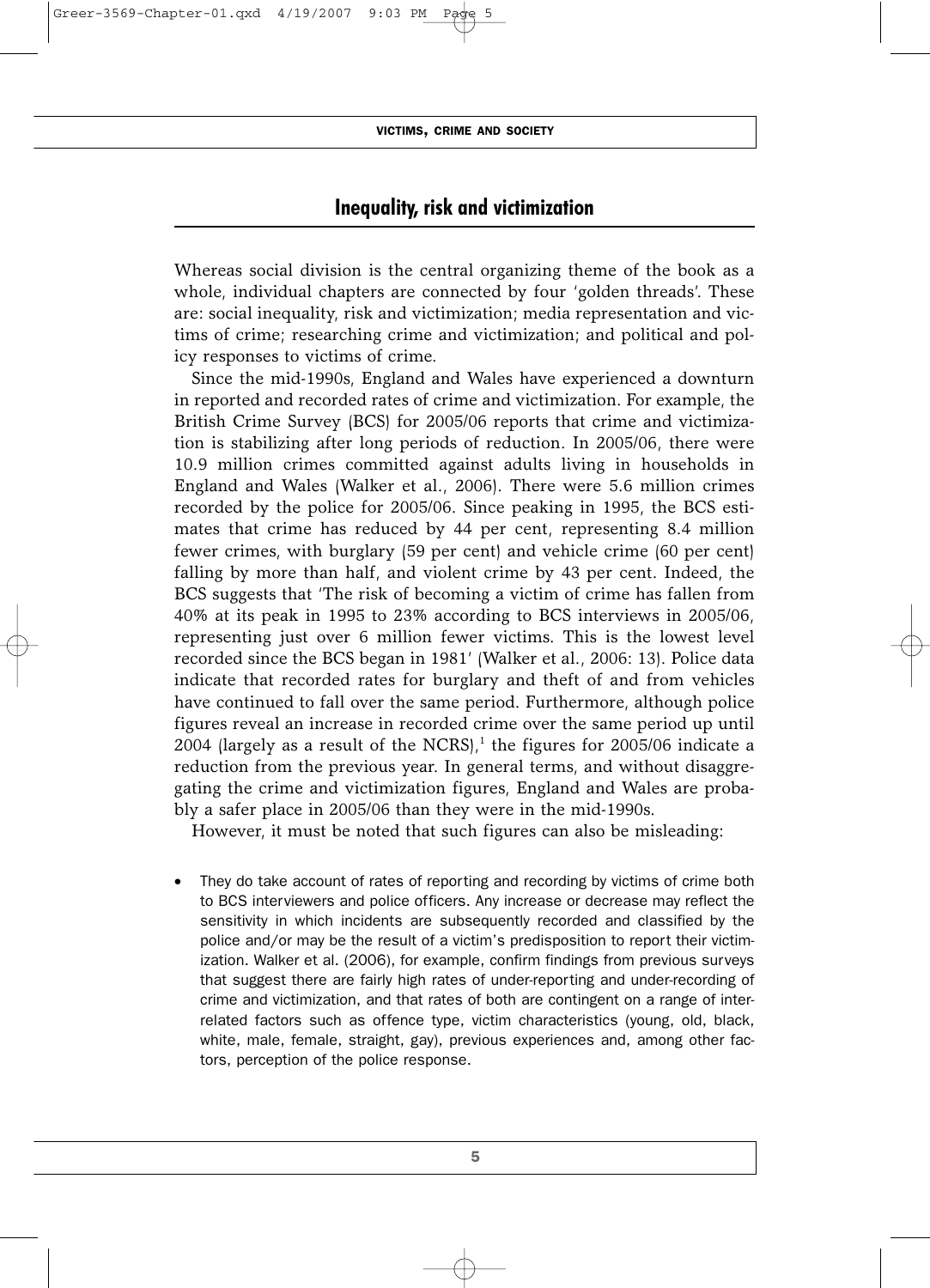- They mask variation in people's risk and vulnerability to crime and victimization. The BCS has, since its inception, provided evidence that crime and victimization are unevenly distributed across and between groups of individuals based upon their ethnicity, gender, age, class, lifestyle, relationships, and so on. The BCS 2005/06 indicates that geographic patterns and concentrations of offences varied by crime type. Variations differed across regions; in urban and rural areas; by Crime and Disorder Reduction Partnership  $(CDRP)^2$  area; and between most employment-deprived and least unemployment-deprived areas.
- They are unable to uncover the impact that crime and victimization have on individuals. After all, the impact that victimization has upon an individual is again dependent upon a range of factors, many of which are, to use Daly's phrase, intersecting, interlocking and contingent.

In examining the relationship between inequality, risk and victimization, Mike Dixon and colleagues (2006) offer a useful introduction and overview of recent crime and social inequality data. Examining data drawn from the BCS alongside socio-economic data, they attempt to unmask the unequal impact of crime.

First, they point out that both crime and public perceptions of it differ by income and area. Those with incomes less that £10,000 and those residing in deprived neighbourhoods are more likely to experience acquisitive crime, and more likely to pronounce themselves very worried about being physically attacked (see Figure 1.1). Dixon et al. (2006: 13) highlight three specific findings in relation to income, victimization and concern. These are:

- Richer households are more likely to be victims of some crimes, such as vehicle crime and criminal damage.
- Poorer households are more likely to be victims of serious intrusive crime such as burglary, mugging and domestic violence.
- Poorer households are much more likely to report being very worried about specific types of crime and feeling unsafe when walking alone after dark. Importantly, the difference in concern is greater than the difference in victimization.

Obviously, there are broader issues at play here and they relate to an individual's ability to undertake avoidance behaviour and protect themselves and their household from crime and victimization, their willingness to report their victimization to an interviewer or the police, and their ability to deal with the cumulative physical and psychological effects of experiencing and worrying about victimization. Nevertheless, the broad finding remains the same – that those people most likely to be victimized by crime and to experience social harm in England and Wales are often the most marginalized social groups living in the poorest areas (Zedner, 2002). Vulnerability to crime, risk and fear of crime are exacerbated by social, economic, cultural and political exclusion.

Dixon et al. provide similar findings for ethnicity, age and gender. However, the differential risk rates associated with specific categories of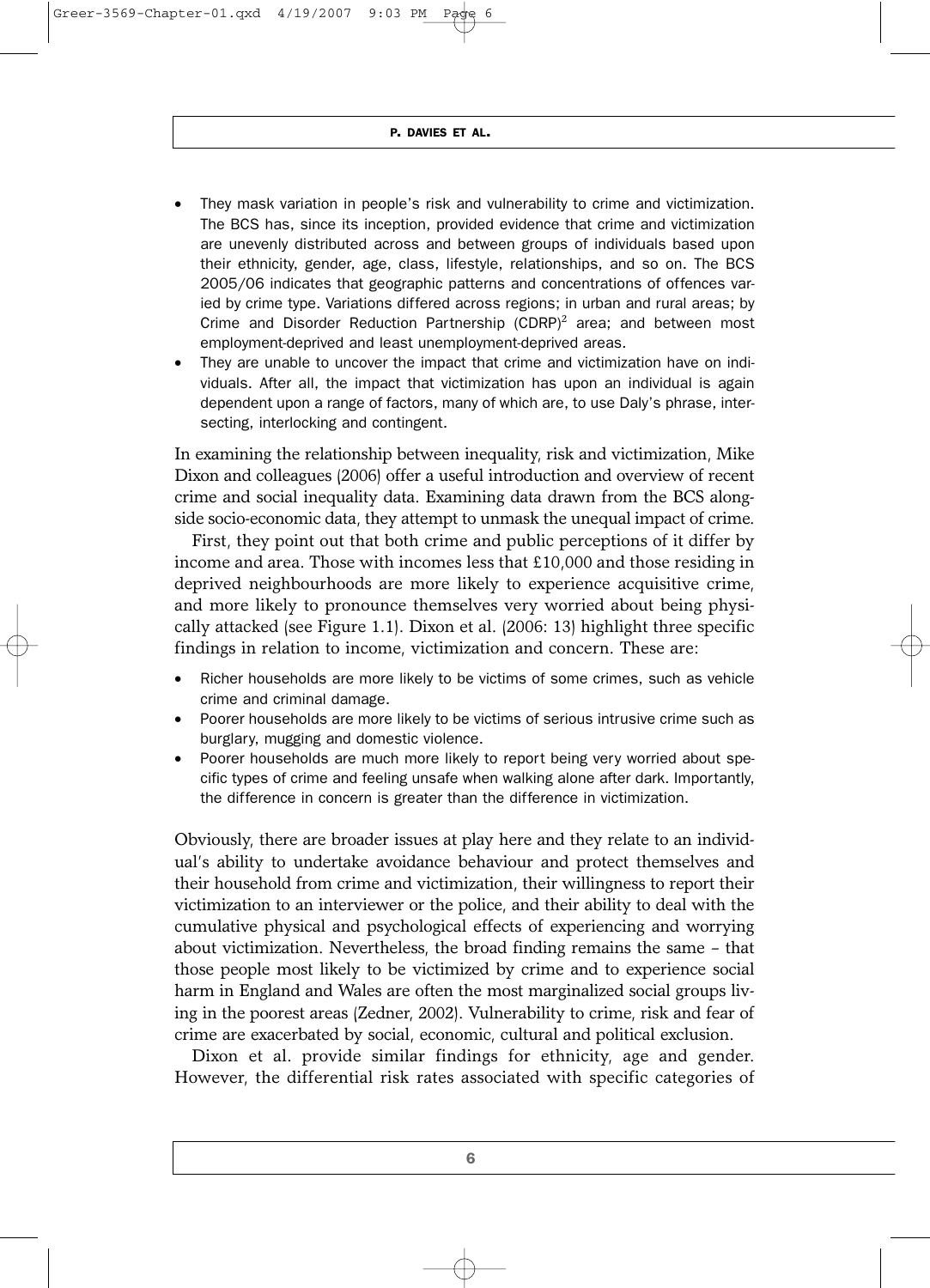



**Figure 1.1** Inequality in concern and risk of victimization, by income and area

Source: Dixon et al. (2006), based on British Crime Survey, various years.

Note: Income inequality compares households with incomes of less than  $£ 10,000$  per year to households with incomes of more than £30,000 per year. Area inequality compares households in 'hard-pressed' or 'striving' areas to households in 'wealthy achiever' or 'thriving areas (ACORN definitions). Income data from 2004/05, area data from 2003/04. Concern about crime data by area is from 2002/03.

social division are considered in detail in the different chapters in this book. What we want to stress here is that these categories should not be viewed as static and separate but as interconnecting and closely related. Thus, recent BCS reports suggest that black and minority ethnic groups are more likely to be victims of crime, but this is because, on average, they are more likely to be younger (Dixon et al., 2006: 14). Once age is accounted for, risk and rates of vulnerability are minimal (Salisbury and Upson, 2004). There are also interesting points to be noted in relation to age and gender. Young people, for example, are often the most likely to be criminally victimized, and risk of victimization declines with age. But gender also affects the risk and vulnerability of younger and older people. Dixon et al. (2006: 16) point out that while women are less likely to be to be victims until they reach the age of 65, 'they are more likely to be victims of domestic violence at any age'.

Each chapter in this book focuses upon social inequality, risk and victimization and their connections with social categories of class, race, age and gender.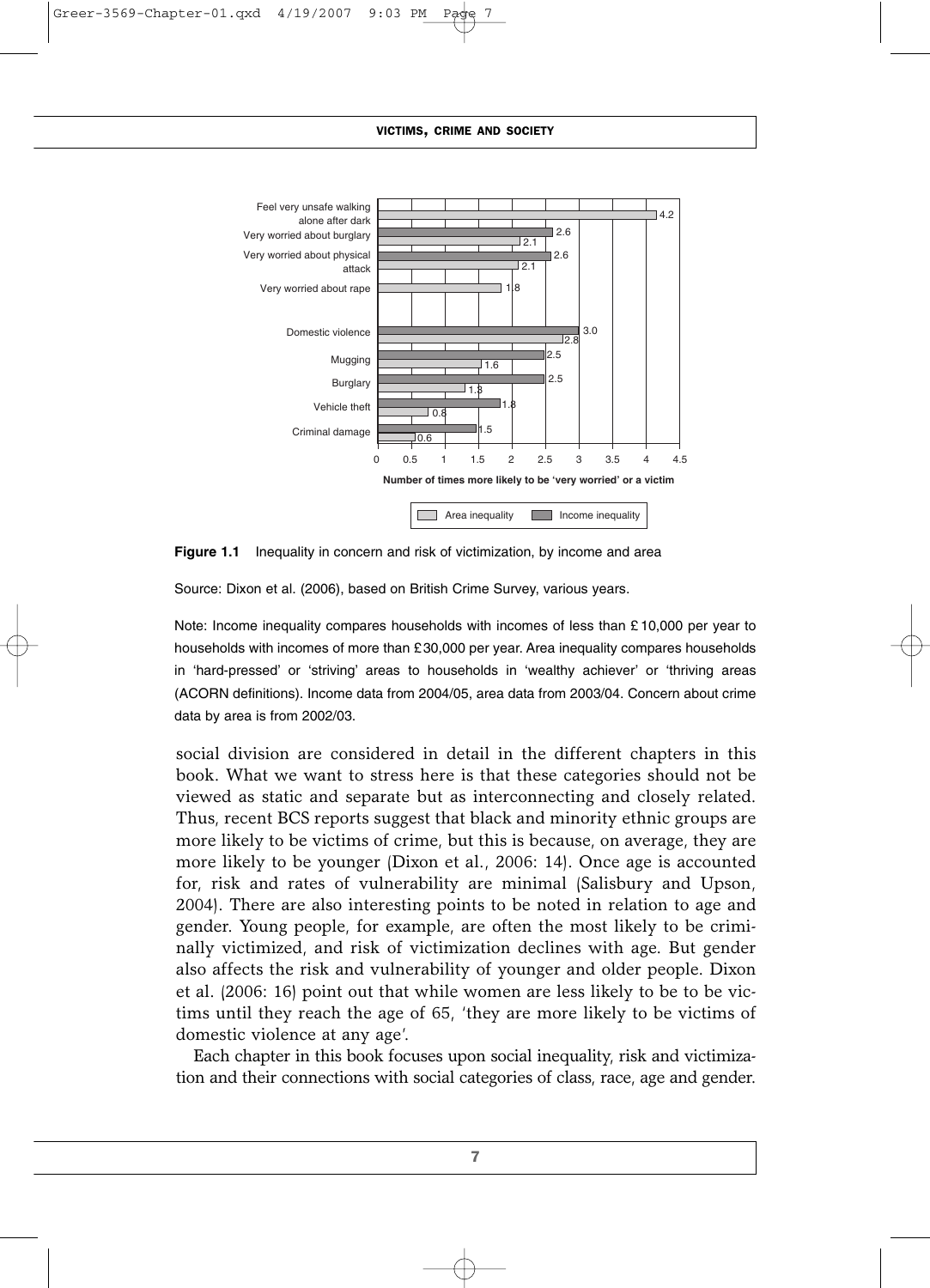For more on inequality, risk and victimization, read:

- Cook, D. (1997) Poverty, Crime and Punishment. London: Child Poverty Action Group.
- Dixon, M., Reed, H., Rogers, B. and Stone, L. (2006) Crime Share: The Unequal Impact of Crime. London: Institute for Public Policy Research.

Walker, A., Kershaw, C. and Nichols, S. (2006) Crime in England and Wales 2005/06. Home Office Statistical Bulletin. London: Home Office.

#### **Media representation and victims of crime**

The front cover of this book presents an image of legs and feet of people walking along a pavement. We don't know who they are, what they look like, whether they are male or female, black, mixed race, Asian, young or old. The cover is reflective of the second golden thread that runs the length of the book. The role of news media in constructing and (mis)representing victims of crime and victimization. While the media do not necessarily tell us what to think, they can tell us what to think about. They are of fundamental importance to those who would promote a particular view of crime victims and victimization, or seek to challenge or change existing views. They are a key site where policy-makers seek to secure popular acceptance and legitimacy of new measures affecting victims of crime, and groups espousing competing values, interests and beliefs struggle to secure 'ownership' – and, with it, political power – of various victim-related issues and debates.

In the information age (Webster, 2005), where communications technologies occupy a central and increasingly important role in most people's lives, understanding complex social issues such as crime and victimization, control and social order requires engaging with the media. As one of us has argued elsewhere (Greer, 2005: 157):

The rapid and relentless development of information technologies over the past 100 years has shaped the modern era, transforming the relations between space, time and identity. Where once 'news' used to travel by ship, it now hurtles across the globe at light speed and is available 24 hours-a-day at the push of a button. Where once cultures used to be more or less distinguishable in national or geographical terms, they now mix, intermingle and converge in a constant global exchange of information. Where once a sense of community and belonging was derived primarily from established identities and local traditions, it may now also be found, and lost, in a virtual world of shared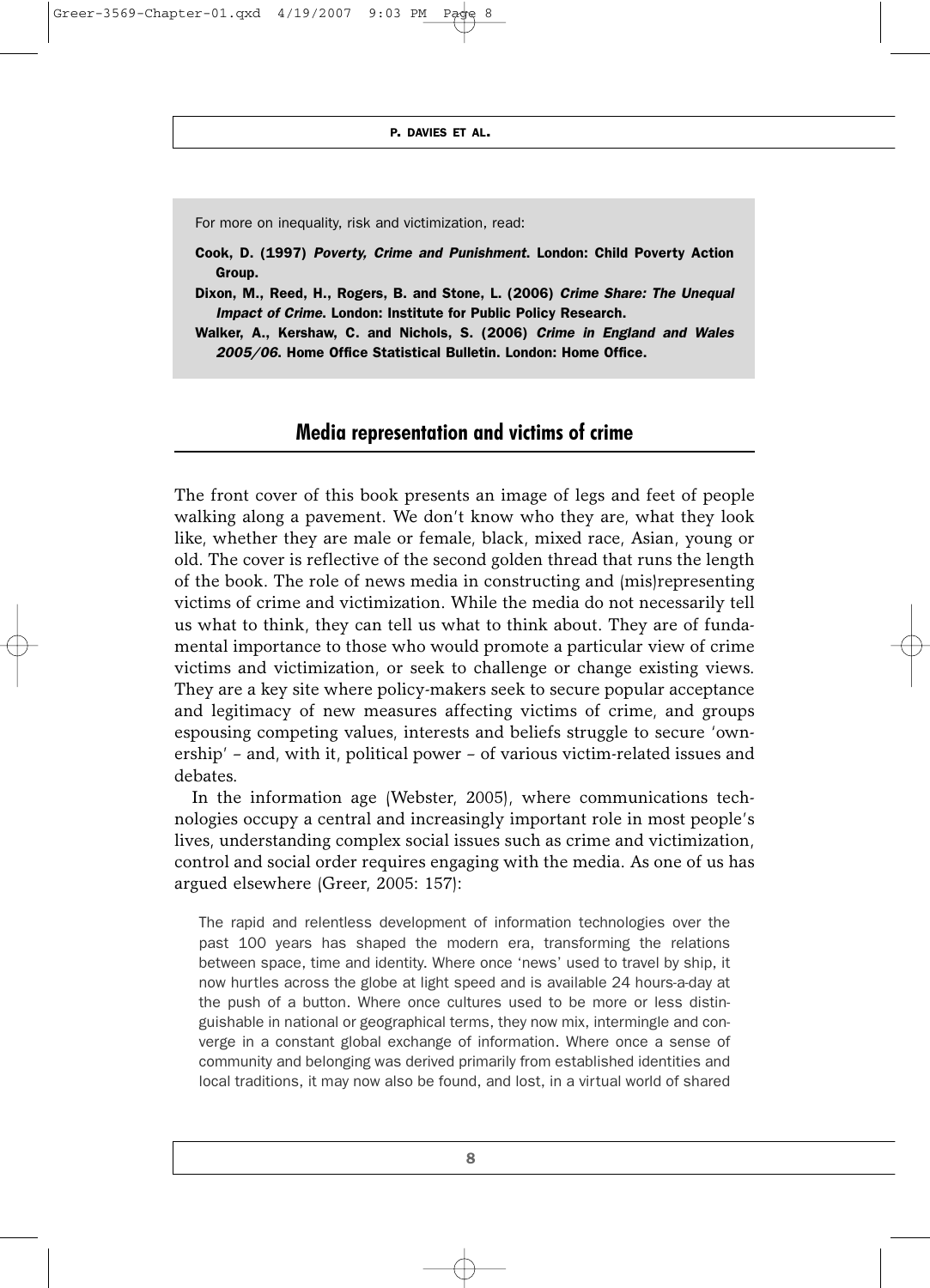values, meanings and interpretations. In short, media are not only inseparable from contemporary social life; they are, for many, its defining characteristic.

The 'problem of crime', as many have pointed out, is a socially constructed problem. What we mean by this is that, since most people have little firsthand experience of crime and victimization, we are reliant on other sources of information for much of our knowledge about it. Few of these are more important than the media. Media representations influence what the issues of crime and victimization 'mean' to people. They help to socially construct these issues by presenting particular 'views of reality'. There is no necessary connection, however, between what is presented in the media and what is happening 'in the real world'. The issues of crime and victimization, then, are highly mediatized issues. On this basis, it is our contention that any comprehensive sociological exploration of crime victims and victimization must engage with the media and media representation. For a failure to engage with the media in analyses of this nature is a failure to acknowledge one of the key sources through which the concepts of crime, victim and victimization are given meaning in contemporary society.

One need only skim the chapter headings and index pages of the vast majority of victimology books to realize that media representations scarcely feature. This, for us, represents an important gap in the literature, and in this book we seek to contribute to filling that gap. It is not our intention to suggest that victimization has no external reality, or that this reality is 'unknowable' in any meaningful, empirical way. Nor indeed would we suggest that the reality of crime, inasmuch as it can be known empirically or experientially, is of secondary significance to what people *believe to be* the reality of crime. On the contrary, aligned with a critical criminological approach, we are keen to point out that victimization tends to be disproportionately concentrated among some of the most vulnerable, marginalized and powerless sections of society. For these groups the pains of victimization are experienced not only most often, but also most acutely. What we would insist, however, is that popular understanding of this unequal distribution of pain and suffering, of the nature and extent of victimization, of the experiences of victimization and fears of being a crime victim, of the measures that might be taken to reduce victimization, of victims' needs and victims' rights – all these issues are, to a greater or lesser extent, shaped in the media.

In addition to Chapter 2 by Chris Greer, which is dedicated to exploring media representations through an in-depth analysis of general issues and specific cases studies, each successive chapter acknowledges in some sense the key role that the media can play in defining, problematizing and

9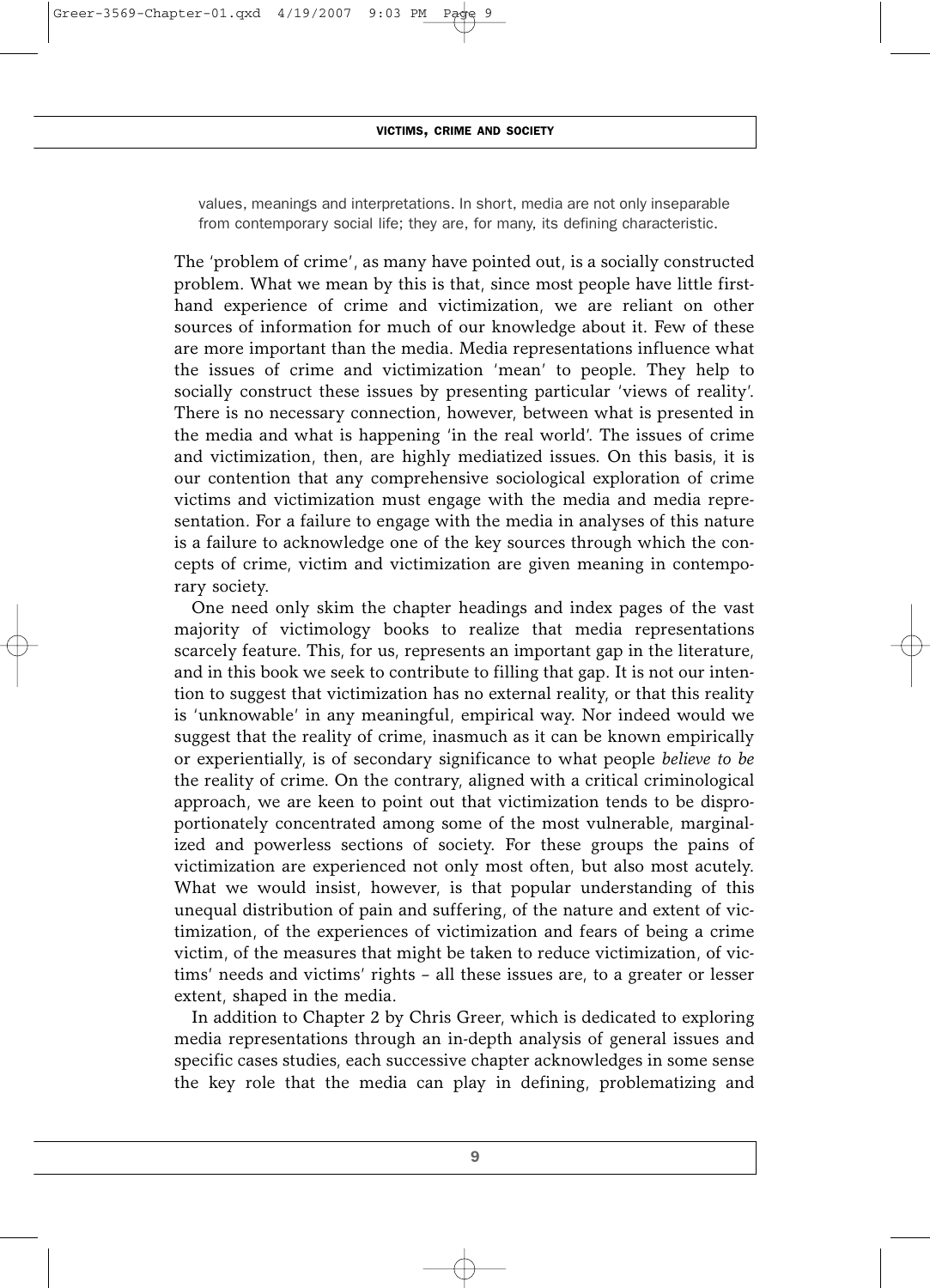reshaping dominant conceptions and popular understandings of crime victims and criminal victimization.

For more on media representation and victims of crime, read:

- Chermak, S. (1995) Victims in the News: Crime and the American News Media. Boulder, CO: Westview Press.
- Greer, C. (2003) Sex Crime and the Media: Sex Offending and the Press in a Divided Society. Cullumpton: Willan.

Jewkes, Y. (2004) Crime and the Media. London: Sage.

#### **Researching crime and victimization**

The third golden thread that connects the chapters concerns the methodologies and the tools and techniques used to find out about crime victimization and victims of crime. Since the 1970s, the direct questioning of the victim has been central to the victimological enterprise, some of the features of which are generic to social surveys, whereas others are specific responses to the problems of studying victimization (Davies et al., 2003).

The belief that official recorded criminal statistics indicate more about the organizational processes involved in collation and collection than about levels of crime and criminal activity has had an enormous impact upon engaging criminologists in alternative and competing strategies of collecting data about crime, such as the utilization of data other than that from the police (Maguire, 2002). A further impetus to the development of victim surveys came from direct concerns for the victim within criminology and also within criminal justice policy. It was only with the growth in interest in victims of crime and criminal activity in the late 1970s in the United States and the 1980s in Britain, coupled with the enormous impact of feminist research and methodologies, that information about victims of crime and victimization slowly started to appear in the form of the crime survey (Goodey, 2005). Since then, surveying victims has for many criminologists become one of the most flexible and rewarding research methodologies, facilitating the generation of details about the circumstances of the offence, relationships between victims and their experiences of the various criminal justice agencies. In the early 2000s the Home Office moved from only presenting the BCS and police-recorded crime in separate reports to combining key findings of each and presenting these as an additional composite report (see, for example, Walker et al., 2006).

Davies et al. (2003) demonstrate how victimization surveys have played an important role in criminology and in policy-making by providing better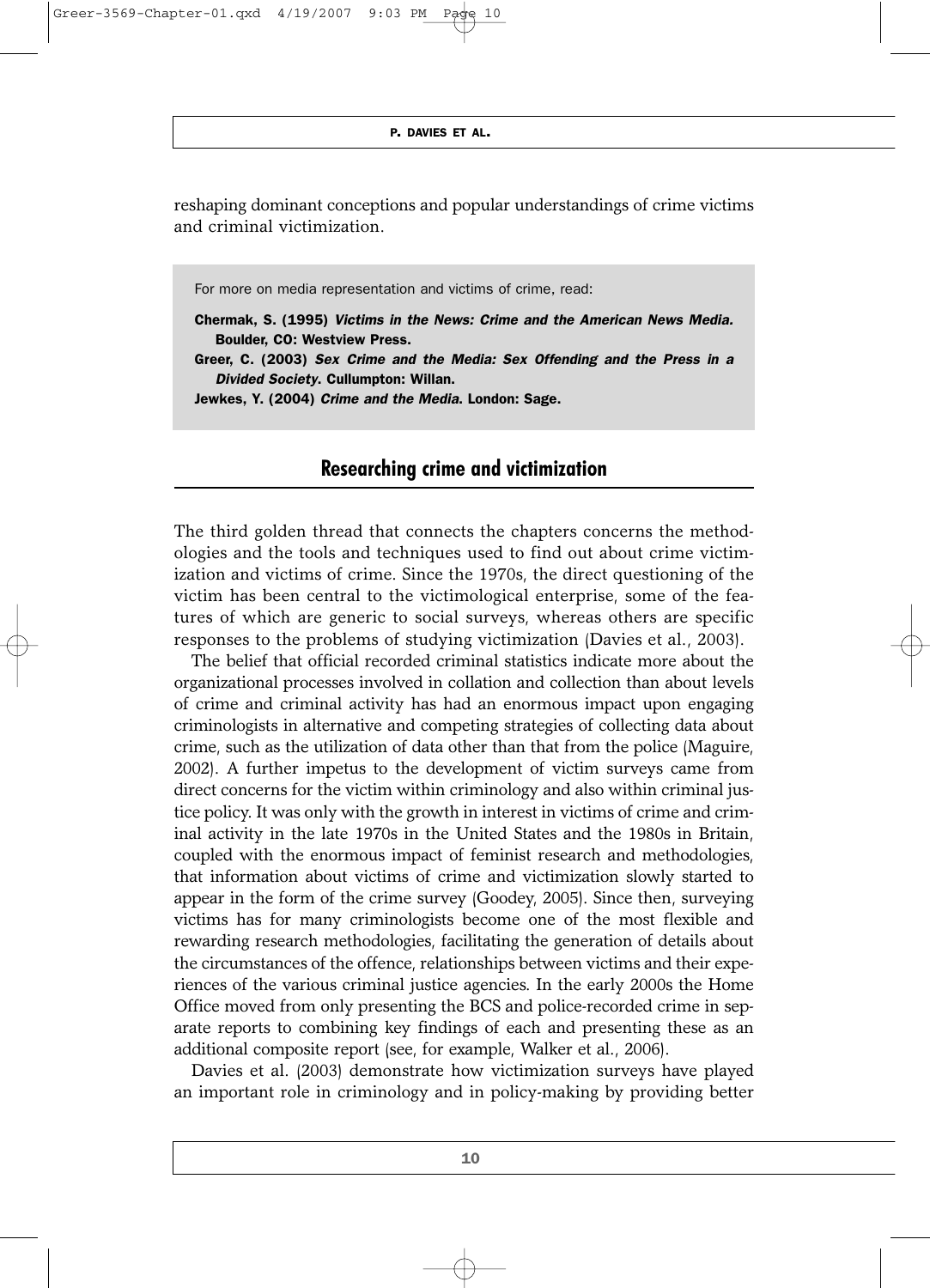estimates of the extent of crime and victimizations than those provided by police data, and also by giving insights into victims' experiences, perceptions and worries of crime and of the criminal justice system. In a variety of ways, surveys of victims have been concerned with differing dimensions of victimization. These include crime measurement and reasons for under-reporting and under-recording; the correlates of victimization; the risk of victimization; the fear of crime and its relationship to the probability of victimization; the experience of crime from the viewpoint of victims; and the treatment of victims in the criminal justice system. In particular, five broad patterns in victim surveys are discernible. These are local cross-sectional sample surveys, 'appreciative' surveys, national trend sample surveys, crossnational surveys and police 'consumer' surveys (Davies et al., 2003; Spalek, 2006).

Victimization surveys, however, are not without their critics. These criticisms range from the simple, e.g. they can often assume a level of literacy or understanding among the sample population that may not be available, to the more complex. In particular, they have been criticized for not being able to go behind the mere appearance of things. What goes on behind our backs constitutes the things we are not aware of (but which may still result in our victimization) and these are much more difficult to capture by survey method; for example, not being able to provide estimates of experiences of incidents and harms, such as mass pollution affecting large populations, and not providing measures of crimes, such as fraud.

Moreover, victimization surveys are unable to situate and contextualize victimization in the everyday lives and routine activities that we all engage in. They are unable to situate our experiences of crime and victimization within socio-economic, cultural and political contexts. In addition, surveys can often reflect the agenda and priorities of those carrying out the research or consultation rather than the participants involved as subjects. Victim surveys are closely tied to the confines of the criminological and victimological enterprises. Therefore, such surveys are often viewed as inappropriate to questions raised by forms of thinking which view such enterprises as constraining and instead seek to add a critical edge by locating victimization in wider structural issues.

As a consequence, some victimologists have looked beyond the victimization survey to more qualititative and ethnographic methods of research and inquiry. Indeed, many have heeded the clarion call for triangulation to pick and mix and match different methods for different areas of research. Sandra Walklate (2003: 41), for example, has suggested that an exploration of the complexity of human interaction through time and space demands a research agenda which goes beyond the victimization survey. The kind of framework supported by Walklate is one that locates victimization within

11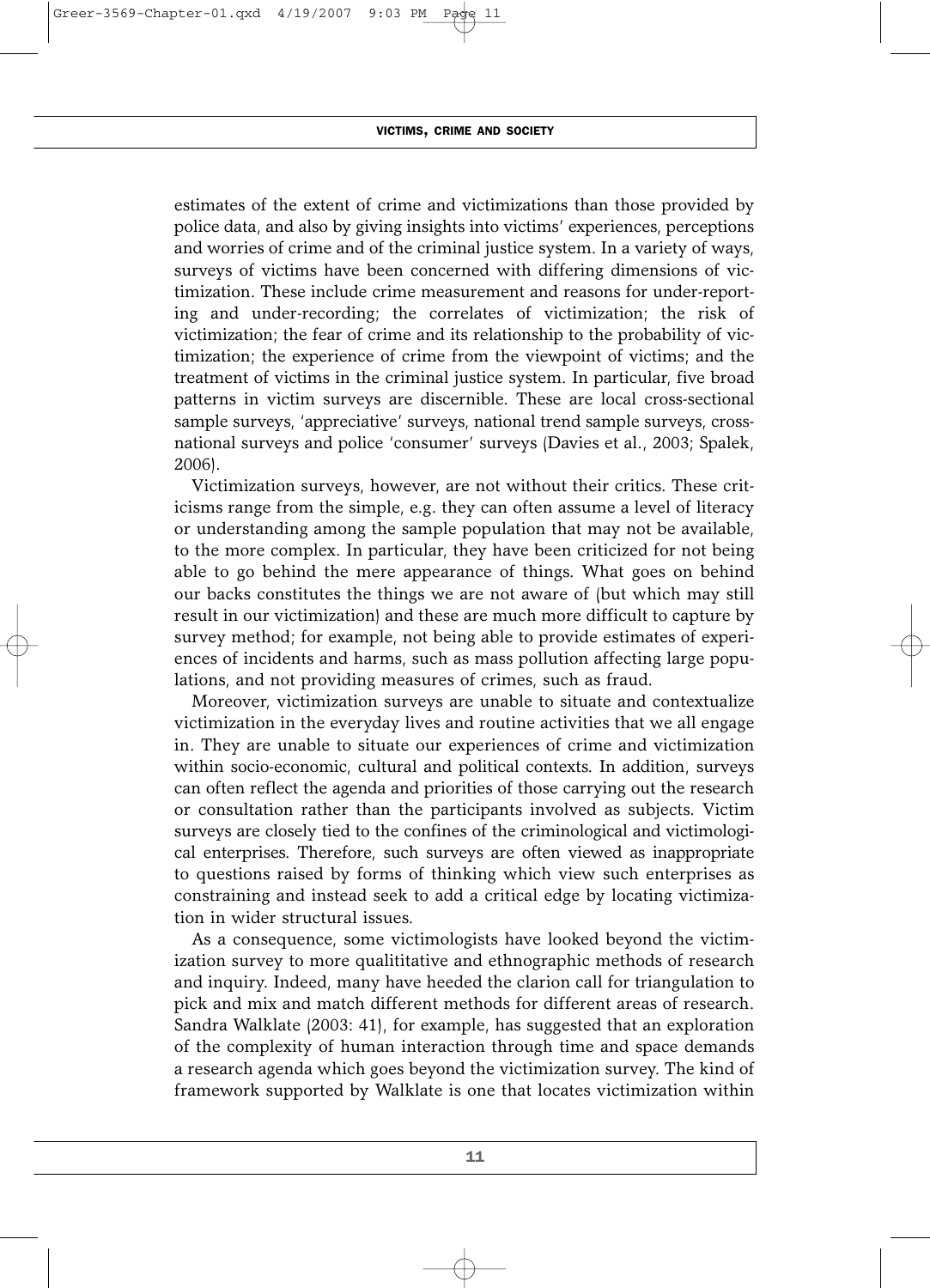a socio-economic, cultural and political context and which examines the processes that go on behind people's backs which contribute to the victims (and the crimes) we see, as opposed to those we do not see. For Walklate, research may involve comparison, triangulation of method and longitudinal studies.

Class, race, age and gender all play their part in locating victimization in wider structural issues as do personal histories, habits and behaviours. Throughout the book, each chapter explores the ways in which victims of crime are rendered visible through documenting and cataloguing their experiences. The chapters examine how criminal victimization is measured and how unreported victimization remains an issue, and they trace the development of the ways in which the socially divided nature of victimization is increasingly appreciated and understood.

For more on researching victims and victimization, read:

Davies, P., Francis, P. and Jupp, V. (2003) Victimisation Theory, Research and Policy. Basingstoke: Palgrave

Goodey, J. (2005) Victims and Victimology: Research, Policy and Practice. London: Longman

Spalek, B. (2006) Crime Victims: Theory. Policy and Practice. London: Palgrave.

## **Political and policy responses to victims of crime**

The final golden thread that connects each of the chapters concerns the political and policy response to victims of crime. Victims of crime who often appear in the public arena usually do so because they have made contact with the police (or the criminal justice system as a witness). These individuals are already a selective category of crime victims and a socially divided group. They have become separated from other victims of crime and social harm because they have become part of the political and policy process, and thus, in relative terms, are what we might call 'visible victims'. These are the people whose victimization has come to official notice. As far as public policy and practice for victims are concerned, these might be considered the lucky ones. Their experiences are officially known and they may qualify for assistance and support. Indeed, they might consider themselves the lucky ones.

However, even at this stage, this may not be the case. For example, they may experience secondary victimization. Secondary victimization occurs at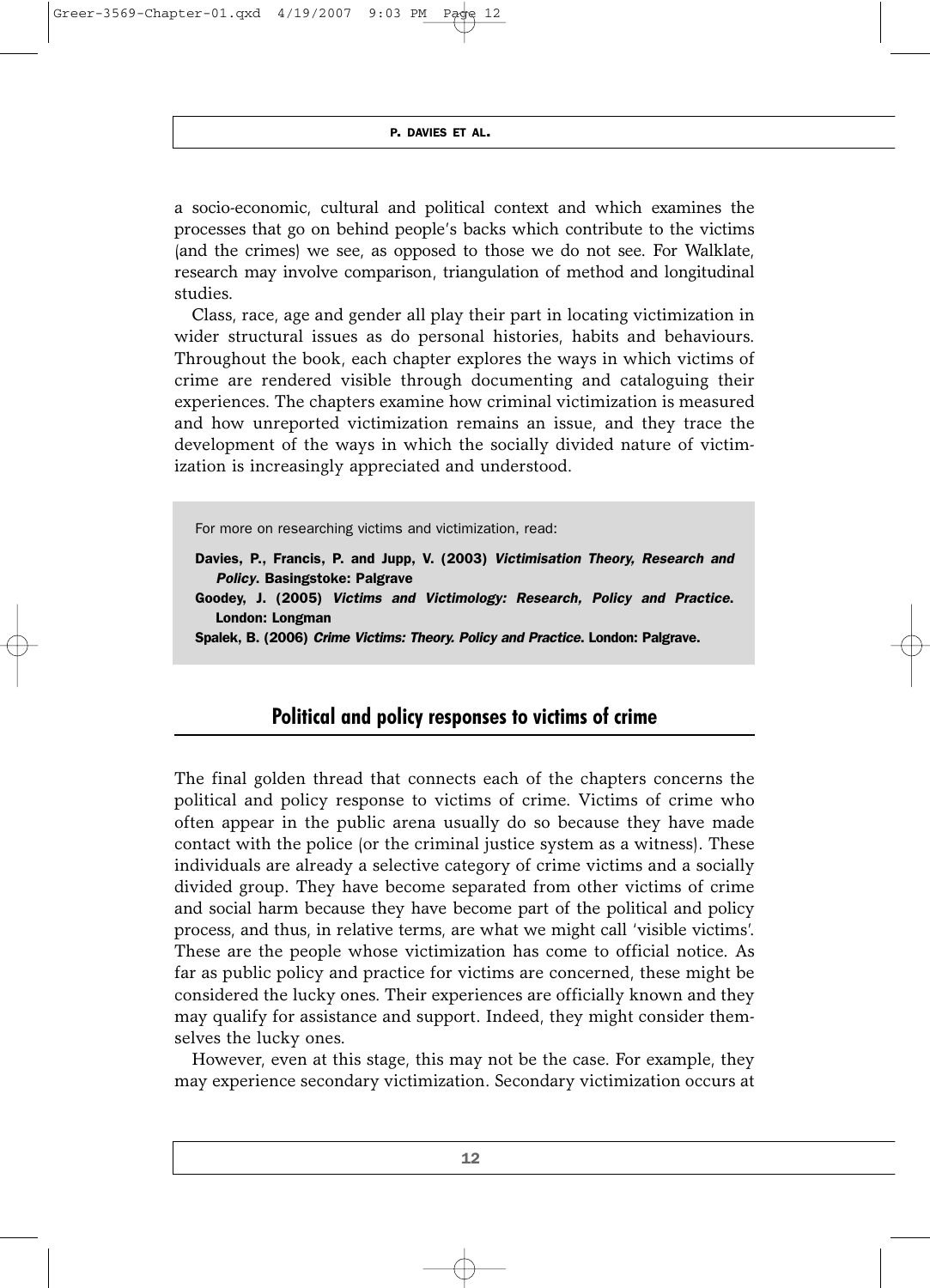the hands of the criminal justice system staff or anyone else responding to an offence. It results from the insensitive treatment of victims of crime – often inadvertently – by the criminal justice system or by friends and acquaintances. For example, a child may have their experience questioned by a police officer or social worker casting doubt upon their truthfulness and integrity (Davies and Francis, forthcoming).

Very few victims of crime seek help and public support and assistance of their own accord. Of the vast majority of victims who are users of services provided by the criminal justice system or supportive provisions funded by the government, only a few will seek help voluntarily. Most will take up the offer of practical assistance and emotional support after having been referred by the police. For enormous numbers of people who are socially harmed or criminally victimized, it is difficult to access services, and some are even excluded from making use of some services or schemes because they have not come into the public arena of the criminal justice system or managed to make their victimization visible.

A range of supportive provisions and victim assistance schemes can be identified in most social systems across the world, all of which will have differing relationships to their respective criminal justice systems. Some victimagogic services are at arm's length or fully independent of the government and the criminal justice system, some are provided under statute, others by voluntary groups and charities. In England and Wales, particularly since the 1990s, there has been a proliferation of different victimagogic activities blurring the boundaries of whether help and assistance is public, private or voluntary and whether it is offered as of right. For a discussion of the development of victim support and services, consult Williams (1999) and Davies et al. (2003). Landmark dates in the development of victim support and services are detailed in Table 1.1.

Various contributions to this volume consider the nature and impact of the political and the policy response to victims of crime, mostly in the context of England and Wales but comparisons with other jurisdictions are also used. There is one main unifying thread to this particular focal point, and connected to this there are several key victimological debates that impact upon the major social divides under scrutiny. Each of the contributions to this volume addresses a number of questions in relation to the connections between political and policy responses and victims of crime. These are:

- How appropriate are the various state responses to victimization and victims and witnesses?
- What has been the political and policy response to specific victims of crime?
- How do victims of different types of criminal victimization experience criminal justice systems and processes?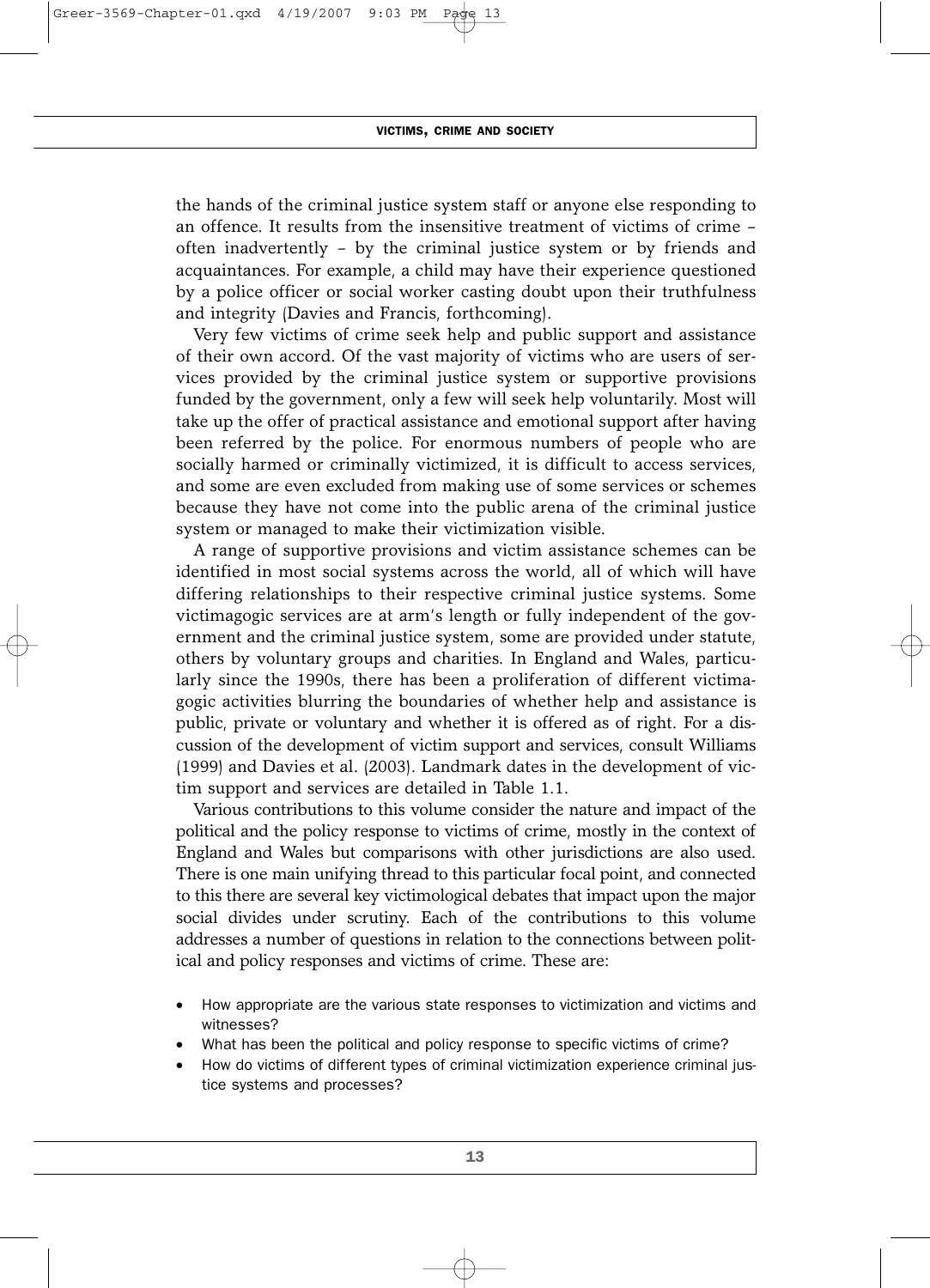| Date | <b>Procedure</b>                                                                                                                                                 |
|------|------------------------------------------------------------------------------------------------------------------------------------------------------------------|
| 1964 | Establishment of statutory criminal injuries compensation arrangements                                                                                           |
| 1972 | First UK women's refuge set up                                                                                                                                   |
| 1975 | Victim Support set up                                                                                                                                            |
| 1976 | First UK rape crisis centre set up                                                                                                                               |
| 1981 | Creation of British Crime Survey                                                                                                                                 |
| 1982 | Roger Graef's TV documentary on the treatment of women reporting rape                                                                                            |
| 1985 | UN declaration of the basic principles of justice for victims of crime and<br>abuse of power                                                                     |
| 1986 | Childline set up                                                                                                                                                 |
| 1987 | First national government funding for Victim Support                                                                                                             |
| 1990 | <b>Victims Charter</b>                                                                                                                                           |
| 1991 | Criminal Justice Act                                                                                                                                             |
| 1996 | Victims Charter revised                                                                                                                                          |
| 1998 | Crime and Disorder Act – reparation for victims of young offenders                                                                                               |
| 1999 | Youth Justice and Criminal Evidence Act - vulnerable witness provision                                                                                           |
| 2004 | Domestic Violence, Crime and Victims Act                                                                                                                         |
| 2004 | Victims Fund – to develop services for victims of sexual offending                                                                                               |
| 2004 | Establishment of the Victims Advisory Panel – giving victims a greater<br>voice in policy-making                                                                 |
| 2005 | Rebuilding Lives: Supporting Victims Green Paper - victim support to                                                                                             |
|      | prioritize practical and emotional help, as well as financial compensation                                                                                       |
| 2006 | Code of Practice for Victims of Crime – creation of statutory obligations<br>on the Criminal Justice System to provide minimum standard of service<br>to victims |
| 2006 | Recruitment of a Commissioner for Victims and Witnesses                                                                                                          |

Table 1.1 Some landmark dates in the development of victim support policy

Source: Dixon et al. (2006: 7)

In this volume, there are sections that specifically address questions on anti-social experiences, unfairness and bias, injustice and inequality, discrimination and prejudice as pertaining to criminal justice systems generally or to different components of systems, i.e. the police, the courts, the CPS, the magistracy and judiciary, the prison and probation services.

However, in addition to addressing the questions above, there are several key victimological concerns and debates that repeatedly occur when reviewing the relationship between victims within the major social divisions under scrutiny in this volume and public policy and practice. Some of these discussions focus upon the absence of appropriate public policy and practices directed towards those who have been criminally victimised or socially harmed and which might aid their recovery. Other discussions focus upon the victim's representation or lack of representation and even neglect in criminal justice policy and practice. Another angle to these reviews and critiques focuses upon how public and criminal justice policy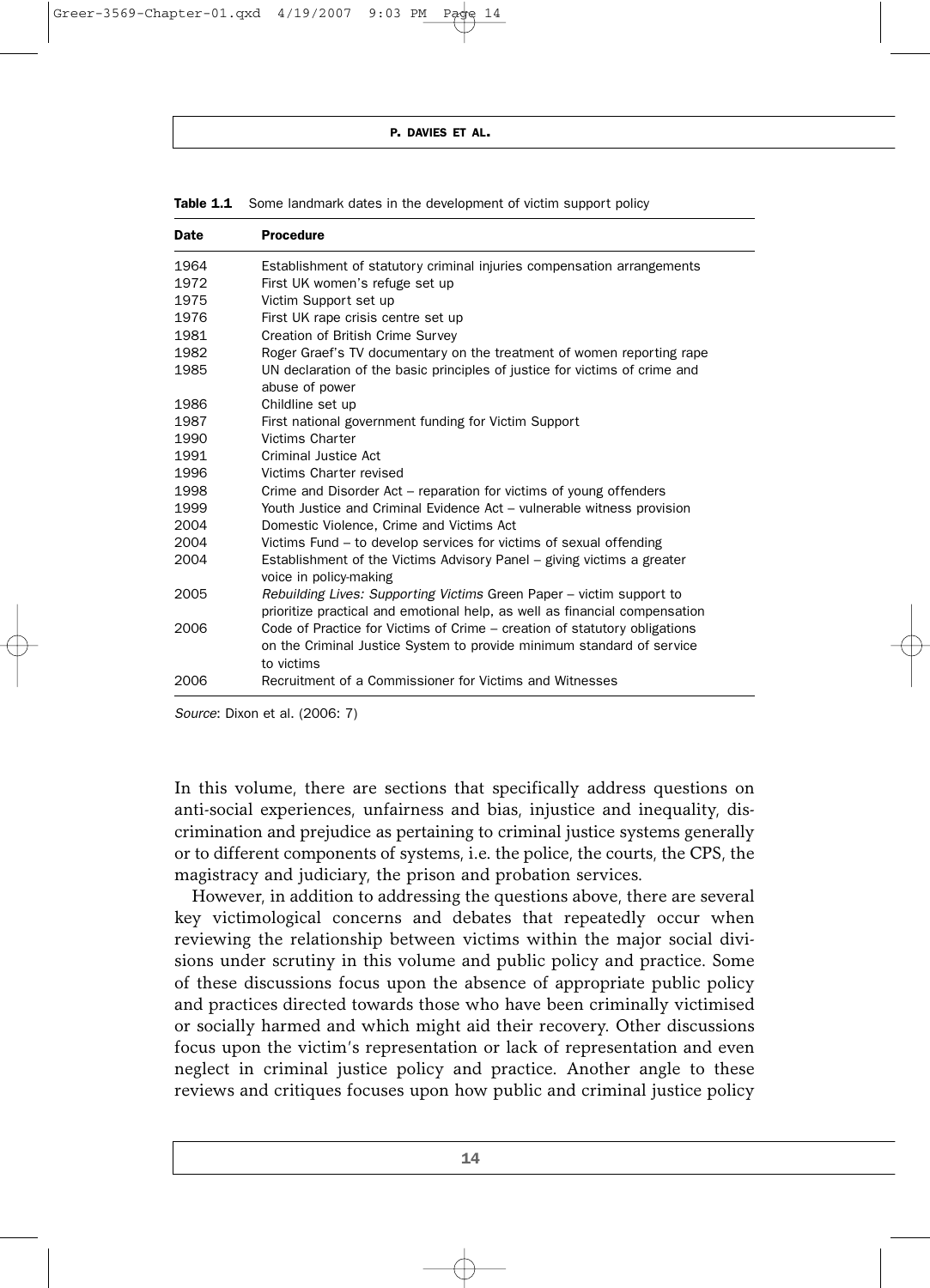and practice can actually result in social harm and criminal victimization. These sections of the volume effectively examine the ways in which people experience victimization as a result of criminal justice policy and practice and as a result of wider measures aimed at reducing crime and/or improving quality of life and well-being. Additionally, several of the chapters highlight recent developments in the provision of mediation and restorative justice programmes as such philosophies appear to be affecting the broader spectrum of criminal justice policy and practice generally.

From the above discussion it can be surmised that there have been numerous developments involving the victim of crime in state and charitable/ voluntary sector policy and practice over the past four decades. Indeed, criminal justice policies in respect of victims have gathered increasing momentum. Many have had a positive impact, especially in terms of changing the status of the victim in the criminal justice system. Some measures have significantly improved the victim's experiences in connection with helping achieve social justice while other developments in the past 40 years or so have been helpful in meeting victims, needs in the short, medium and longer term. Certain time periods can be identified with specific social groups achieving victimological recognition. The emergence of the feminist movement in the 1970s was enormously influential in the development of services for victims of rape, sexual assault and domestic violence well into the following decade in both the US and the UK. In England and Wales, developments in the 1990s were especially significant. This decade produced the Stephen Lawrence Inquiry, acknowledged police institutional racism and inadequacies surrounding public policies associated with crime, victimization and criminal justice with respect to black people. The same decade also witnessed the rediscovery of popular punitiveness towards young offenders which youth victimology has since heavily criticized.

While there have been positive gains for some crime victims, there have also been some stalemate predicaments and even losses. In terms of stalemates, despite an array of victim-oriented activities and measures, there continues to be a lack of any coherent victims policy, and victims continue to occupy a position defined by their need rather than by a notion of rights. Another stalemate situation is that victims' 'lived experiences' of criminal justice and its agencies – namely, the police, the courts and the prosecution process – continue to be less positive than hoped. For example, much literature details the fragile nature of police – victim relations, especially when the victim represents a marginalized and oppressed group or individual, such as ethnic minorities, women, young people and those from low socio-economic backgrounds. And, finally, in terms of losses, some victims continue to be further traumatized and victimized by inappropriate treatment from public sector services, including the criminal justice

15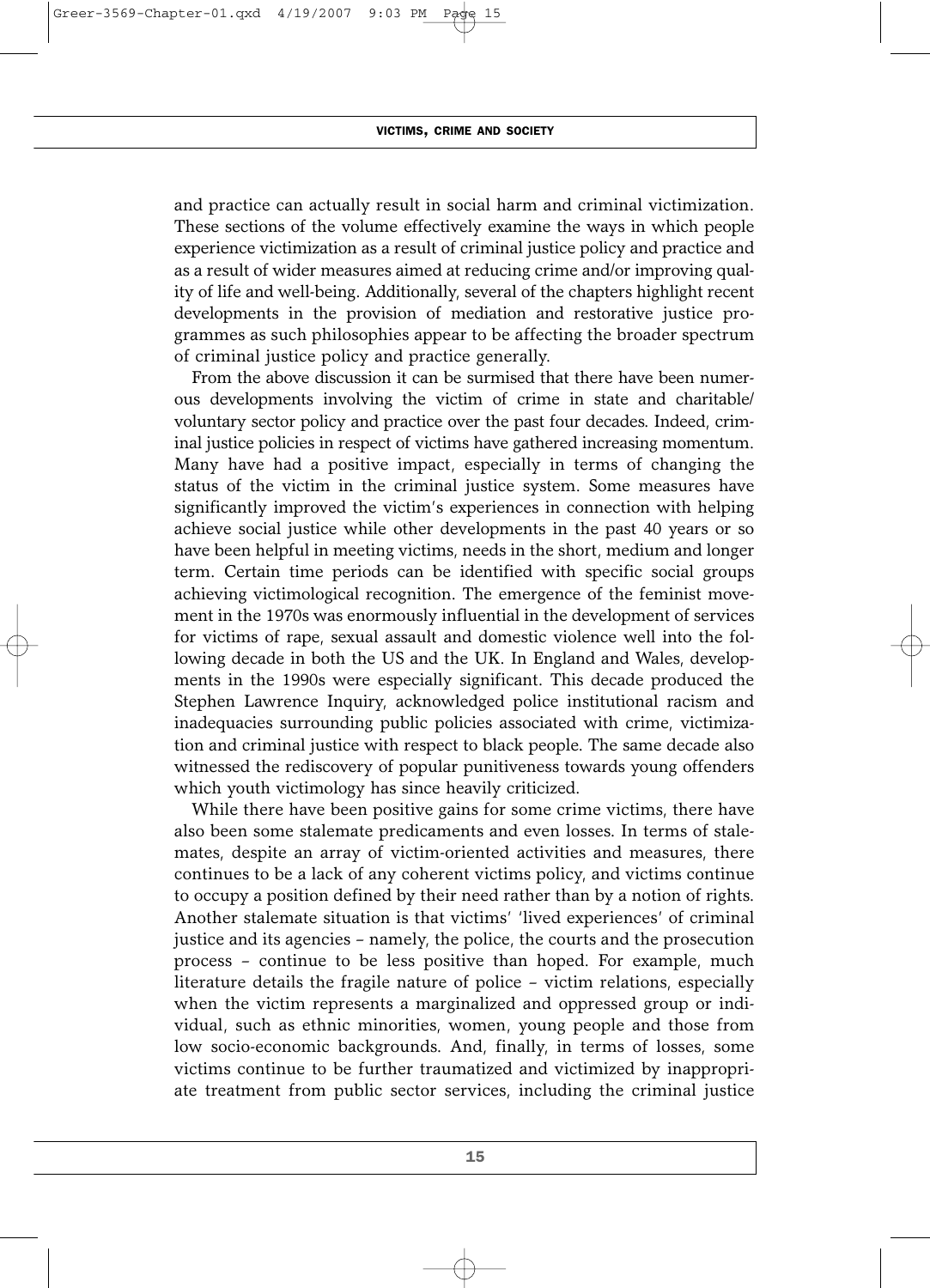system and other official bodies and authorities. Victimologically, excluded citizens and consumers of services are those who fall short of the socially acceptable stereotype of the 'ideal victim', people divided by policies dominated by such assumptions continue to be the forgotten or lost victim.

For more on political and policy responses to victims of crime, read:

- Davies, P. and Francis, P. (forthcoming) Victims in the Criminal Justice System. Cambridge: Polity Press.
- Dignan, J. (2005) Understanding Victims and Restorative Justice. Maidenhead: Open University Press.
- Spalek, B. (2006) Crime Victims: Theory, Policy and Practice. London: Palgrave.

#### **Political economy of criminal victimization**

In the previous sections we have introduced the central organizing theme and the various golden threads that run throughout the various chapters. This penultimate section situates and locates the book within a broader theoretical and methodological framework – one that we hope is broadly critical in aim and approach. It is informed by the importance of delivering social justice.

As noted at various stages already, the contributors to this volume are concerned not only to explore and explain the nature and extent of victimization in contemporary society, but also to understand the unequal distribution and experience of that victimization through reference to social division and inequality. Inequality is understood as being a necessary by-product of the current political-economic and social-cultural arrangements of late modern society. Crime, victimization, social division and inequality all simultaneously derive from and feed into wider structures of inclusion and exclusion, power and subordination, containment and control. As such, they are defining features of the contemporary social and criminal justice landscape.

A central contention of this book is that victimization is felt most often and most acutely by the most marginalized and powerless sections of society. At the same time, prevailing definitions of crime victim and victimization – in terms of who can or cannot legitimately claim victim status, who is or is not deserving of social support or media attention – do much to reify dominant white, male, middle-class, heterosexual discourses on crime and control. They reinforce rather than challenge existing structures of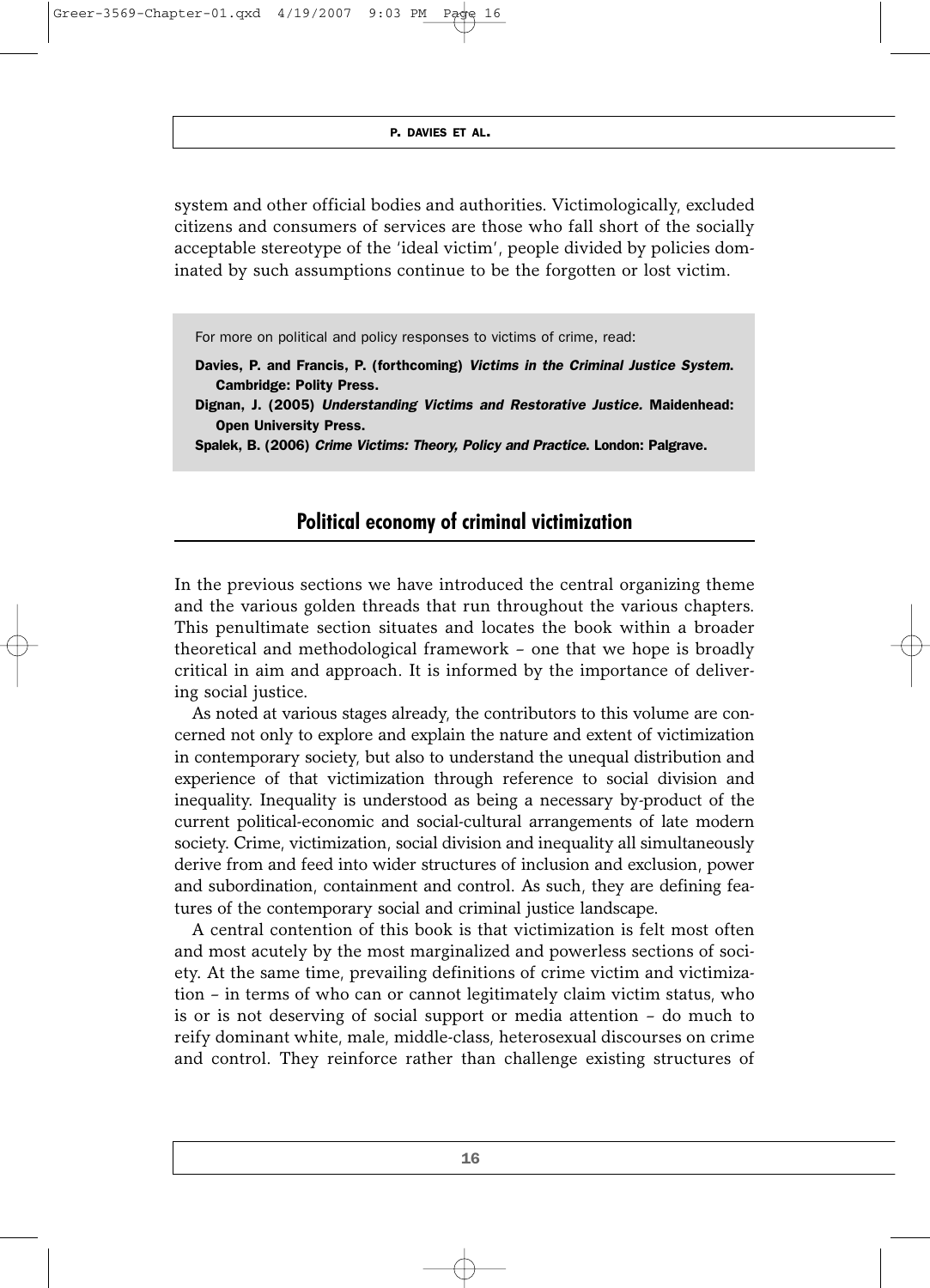power. In so doing, they help to maintain the social, political and economic conditions under which much victimization takes place. It is within this critical criminological framework, sensitized in particular to the issues of inequality, social justice, and inclusion and exclusion, that all the contributions in this book are located. For these reasons, this book is a political book.

Critical criminology has a long and varied history within the academy. Partly in response to the a–theoretical, a–historical, situationally-oriented approaches of the administrative criminologies resulting from the Home Office 'what works' mantra since the 1990s, critical criminology has undergone something of a recent resurgence. One of its central aims is to reinforce and tighten the links between criminology and its theoretical and political moorings, at a time when mainstream criminology risks casting it adrift from both. While administrative criminologists pay at best secondary attention to the causes of crime, critical criminologists consider an appreciation of aetiology to be fundamental, not least because many of the sources of criminal behaviour, and thus criminal victimization, can be found in the political and economic structures of late capitalist societies. Whilst administrative criminologists retain a narrow definition of crime – in many ways, reflecting tabloid representations of street violence, burglary, car theft and vandalism – critical criminologists are keen to convey that much suffering through criminal victimization results from the activities of the powerful. Corporate and white-collar offending, state crimes, deaths in custody, everyday experiences of racial and sexual violence and prejudice, and social exclusion can all be understood in terms of political and economic power and the unequal distribution of social justice in society.

Thus, a critical criminological approach is shared in each of the contributions in this volume. Whether discussing race, age, gender, class or media constructions of these social categories and their connection to images of crime and victimization, analysis is informed by an appreciation of the political economy of crime and victimization, and a desire to highlight victimization caused by the powerful as a pressing and ongoing concern.

For more on the political economy of criminal victimization, read:

Cook, D. (2005) Criminal and Social Justice, London: Sage. Hillyard, P., Pantazis, C., Tombs, S. and Gordon, D. (eds) (2004) Beyond Criminology: Taking Harm Seriously. London: Pluto Press. Mawby, R. and Walklate, S. (1994) Critical Victimology. London: Sage.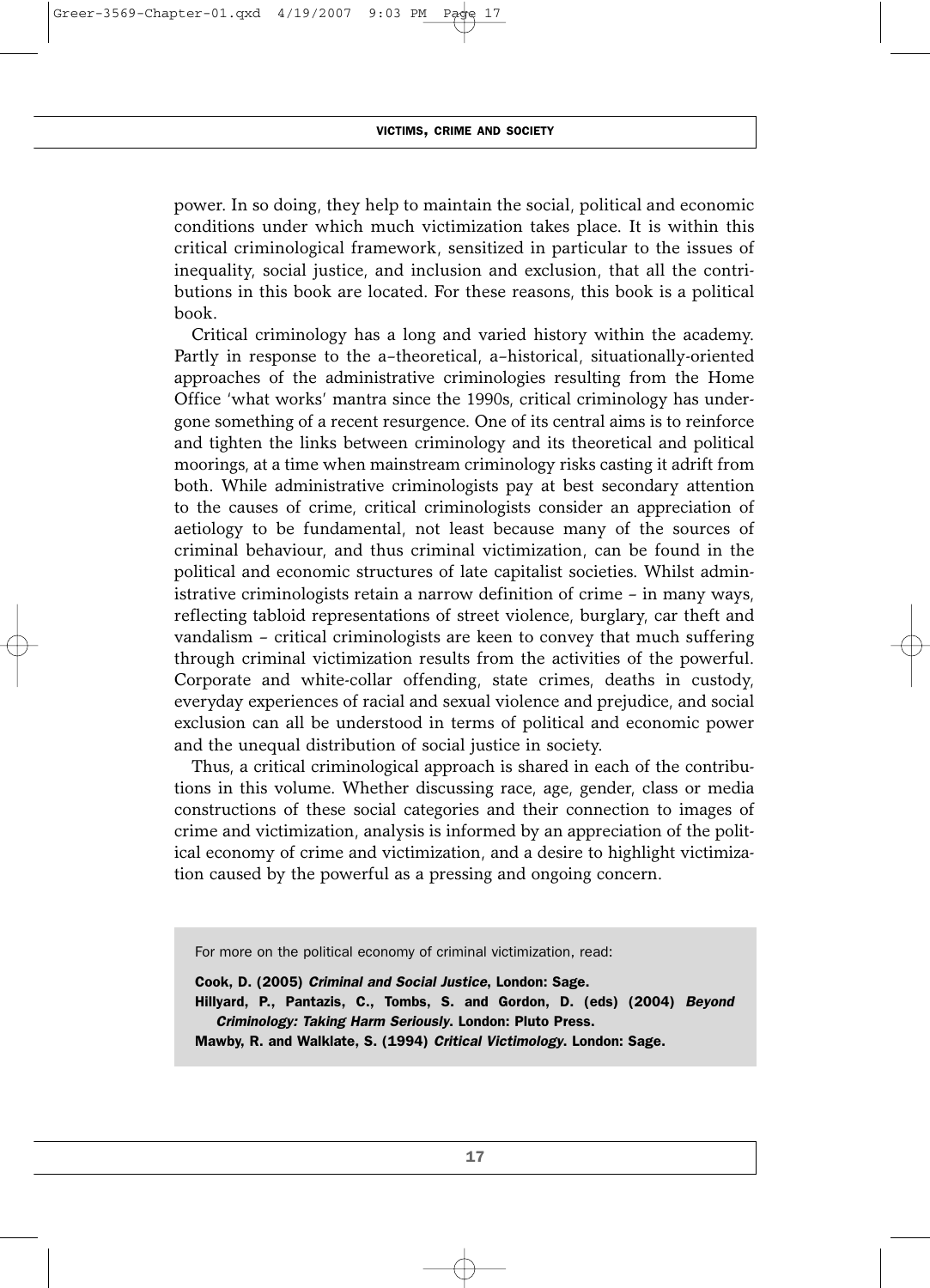## **The structure of the book**

To ensure consistency across all chapters in terms of the presentation of theory, research, policy and practice, and to secure a thorough review of all aspects of the academic and scholarly research literature, we were keen to identify from the outset a common format or component listing for each chapter that we hoped individual chapter authors would cover. Each chapters includes the following:

- a critical review of the theoretical and research literature on the area of study;
- an assessment of the development of any policy and legislative responses;
- a discussion of key developments/issues in the area of study;
- a discussion of any future research directions;
- a concise summary.

In addition, each of the chapters provides:

- a glossary of key terms used within the body of the chapter;
- questions for reflection and discussion;
- an annotated bibliography.

In outlining this format for each chapter, we were particularly keen to balance the authors' wish to explore and discuss what they wanted to, in relation to the particular substantive area that they were writing on, and the needs of the reader, new to the discipline of victimology and the study of victimization and victims of crime. In doing so, we think that the format strengthens the student-centred nature of the book and allows crossreferencing to be made within and between chapters.

#### **Notes**

<sup>1</sup> The National Crime Recording Standard (NCRS) was introduced in April 2002 to ensure better consistency of crime recording across force areas and offence categories. Visit http://homeoffice.gsi.gov.uk/rdscountrules.html for a more detailed discussion of the nature and detail of the NCRS.

<sup>2</sup> The Crime and Disorder Act 1998, as amended by the Police Reform Act 2002, introduced a statutory responsibility on the police and local authorities to work together and with other relevant agencies and organizations within their area to prevent and reduce crime and disorder. As a result, there are, at the time of writing, 354 CDRPs in England and 22 CDRPs in Wales.